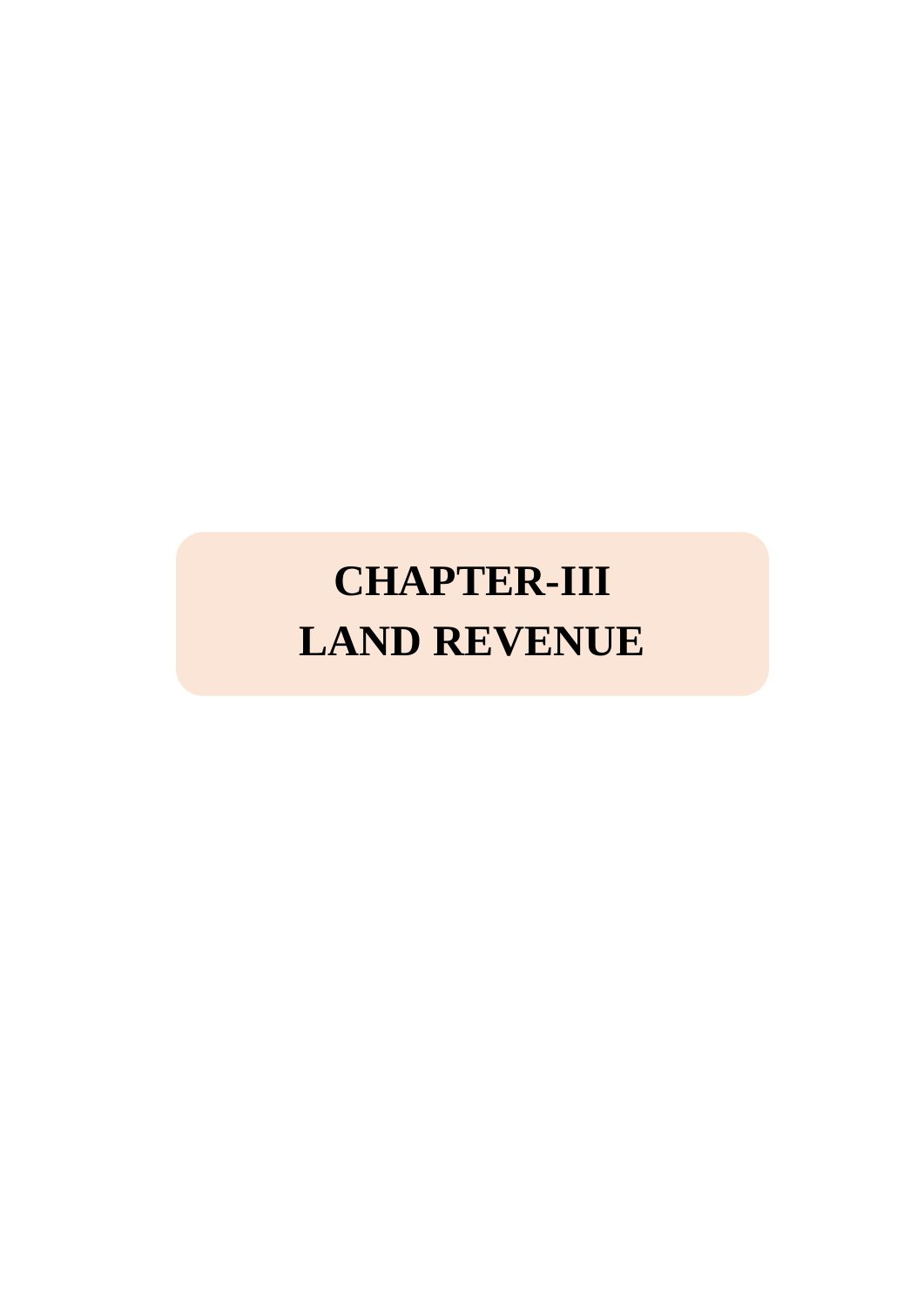## **3.1 Tax administration**

Assessment and collection of land revenue are governed under the Rajasthan Land Revenue Act, 1956 and rules framed thereunder. Land revenue mainly comprises rent on land, lease rent, premium, conversion charges and receipts from sales of Government land.

The Revenue Department (henceforth referred to as Department) functions as the Administrative Department of the Government and it administers all matters relating to assessment and collection of land revenue. The overall control of revenue related judicial matters along with supervision and monitoring over revenue officers vests with the Board of Revenue (BoR). The BoR is assisted by 33 Collectors at the district level, 289 Sub-Divisional Officers (SDOs) at the sub-division level and 338 *Tehsildars* at the *Tehsil* level. The BoR is also the State Level Implementing Authority for computerization of land records in Rajasthan.

The Rajasthan Land Revenue Act, 1956, the rules made there under and the notifications issued by the Government from time to time govern the allotment of land and other related issues.

## **3.2 Internal audit**

The Financial Adviser, BoR is the head of the Internal Audit Wing. There were 18 internal audit parties sanctioned in the Department but only 16 internal audit parties were deployed. The status of internal audit conducted during the period from 2015-16 to 2019-20 is given in the **Table 3.1** below:

| Year        | <b>Units</b><br>pending<br>for audit | Units due<br>for audit<br>during the<br>year | <b>Total units</b><br>due for audit<br>during the<br>year | <b>Units</b><br>audited<br>during the<br>year | <b>Units</b><br>remaining<br>unaudited<br>during the year | <b>Shortfall</b><br>in<br>per cent |
|-------------|--------------------------------------|----------------------------------------------|-----------------------------------------------------------|-----------------------------------------------|-----------------------------------------------------------|------------------------------------|
| $2015 - 16$ | 279                                  | 807                                          | 1,086                                                     | 883                                           | 203                                                       | 19                                 |
| $2016 - 17$ | 203                                  | 817                                          | 1,020                                                     | 772                                           | 248                                                       | 24                                 |
| $2017 - 18$ | 248                                  | 815                                          | 1,063                                                     | 739                                           | 324                                                       | 30                                 |
| 2018-19     | 324                                  | 816                                          | 1,140                                                     | 942                                           | 198                                                       | 17                                 |
| 2019-20     | 198                                  | 816                                          | 1,014                                                     | 829                                           | 185                                                       | 18                                 |

**Table 3.1**

Source: Information provided by the Board of Revenue, Ajmer.

The Department has made efforts in 2018-19 and 2019-20 to cover the arrears for preceding years. It will need to make further efforts to complete the pending audits.

Further, it was noticed that compliance of 22,721 paragraphs in the internal audit reports were outstanding at the end of 2019-20. Year-wise break up of outstanding paragraphs is as under: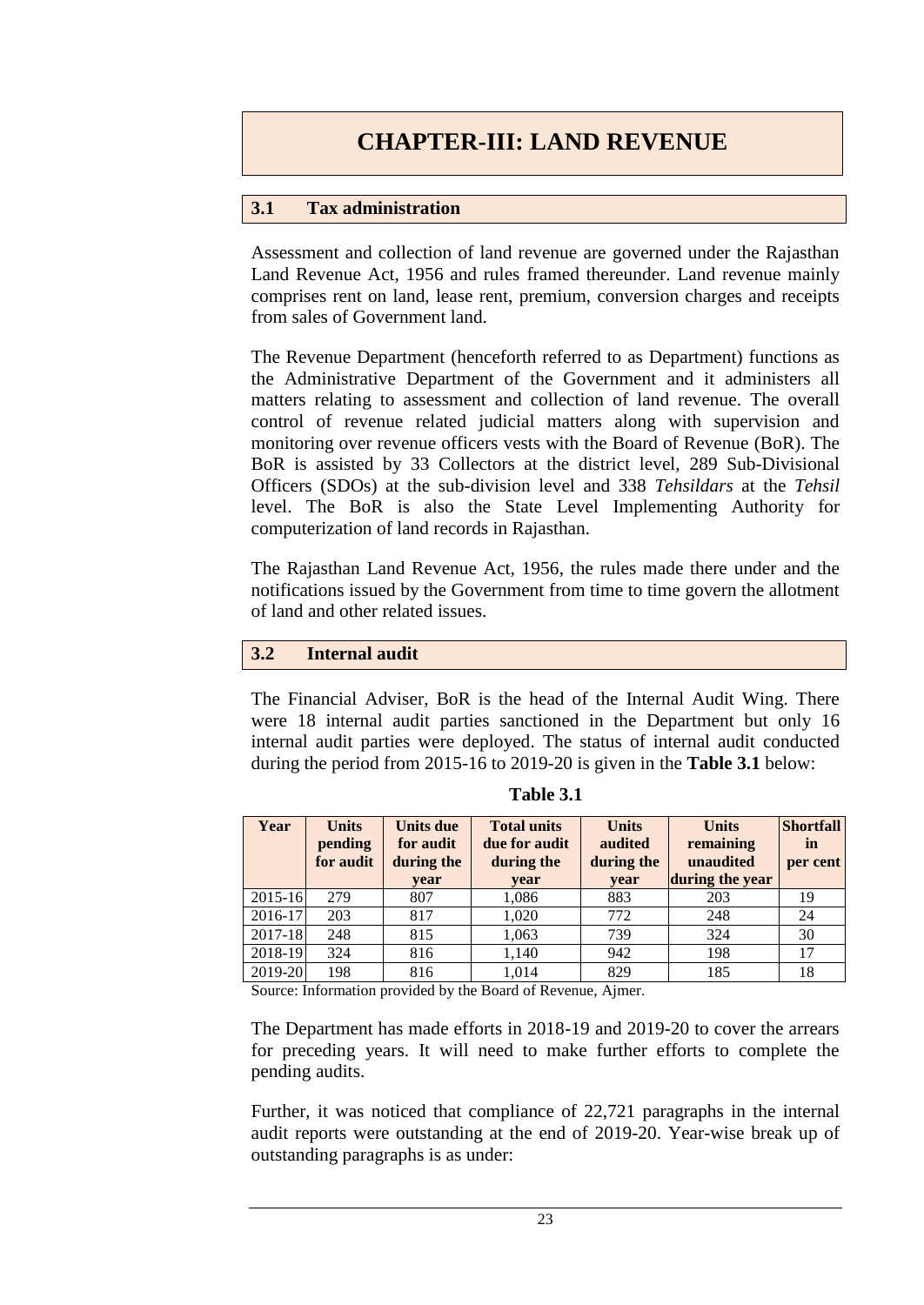| Year  | Upto 2014-15   2015-16   2016-17   2017-18   2018-19 |       |       |       |       | 2019-20 | <b>Total</b> |
|-------|------------------------------------------------------|-------|-------|-------|-------|---------|--------------|
| Paras | 7.187                                                | 1.191 | 1.977 | 2.442 | 4.164 | 5,760   | 22,721       |

Source: Information provided by the Board of Revenue, Ajmer.

Out of 22,721 paragraphs, 7187 paragraphs (31.63 *per cent*) were outstanding for more than five years for want of compliance/corrective action. The Department stated that the arrear in audit and slow pace of disposal of paragraphs was due to the shortage of posts in various cadres and lockdown due to Covid 19. The reply of Department needs to be viewed in light of the fact that lockdown was imposed in the last week of March 2020.

The Government may take necessary steps to strengthen the internal audit wing and ensure expeditious compliance with the outstanding observations raised by the Internal Audit Wing.

### **3.3 Results of audit**

There are 692 auditable units under the Land Revenue Department. Out of these 99 Units (approximately 14.30 *per cent*) were selected for test check during 2019-20. Under these selected units, there were 9,122 cases of allotment, conversion/ regularisation and lease of land etc., of which 5,154 cases (approximately 56.50 *per cent*) were selected for audit. During test check, audit observed irregularities relating to conversion/ regularisation, allotment, lease, etc., involving an amount of  $\bar{\tau}$  68.18 crore in 1,432 cases (approximately 27.78 *per cent* of sampled cases).

These cases are illustrative only as these are based on test check of records. Audit pointed out some of the similar omissions in earlier years, not only these irregularities persist but also remain undetected till next audit is conducted. Thus, there is a need for the Government to improve the internal control system including strengthening of internal audit so that recurrence of such cases can be avoided. Irregularities noticed broadly fall under the following categories as given in the **Table 3.2** below:

## **Table 3.2**

|     |                                                        | (₹ in crore) |               |  |
|-----|--------------------------------------------------------|--------------|---------------|--|
| Sl. | <b>Category of irregularities</b>                      | No. of       | <b>Amount</b> |  |
| No. |                                                        | cases        |               |  |
| 1.  | Non-recovery/short recovery of premium and lease rent  | 53           | 28.60         |  |
|     | from State Government Departments                      |              |               |  |
| 2.  | Non-recovery/short recovery of conversion charges from | 364          | 9.89          |  |
|     | khatedars                                              |              |               |  |
| 3.  | Non reversion of land to Government                    | 9            | 17.84         |  |
| 4.  | Other irregularities relating to:                      |              |               |  |
|     | Revenue<br>(1)                                         | 310          | 10.26         |  |
|     | Expenditure<br>(i)                                     | 696          | 1.59          |  |
|     | <b>Total</b>                                           | 1.432        | 68.18         |  |

During the year 2019-20, the Department accepted audit observations worth ₹ 256.18 crore in 1,422 cases, of which 564 cases involving ₹ 6.00 crore were pointed out during the year 2019-20 and the rest in the earlier years. The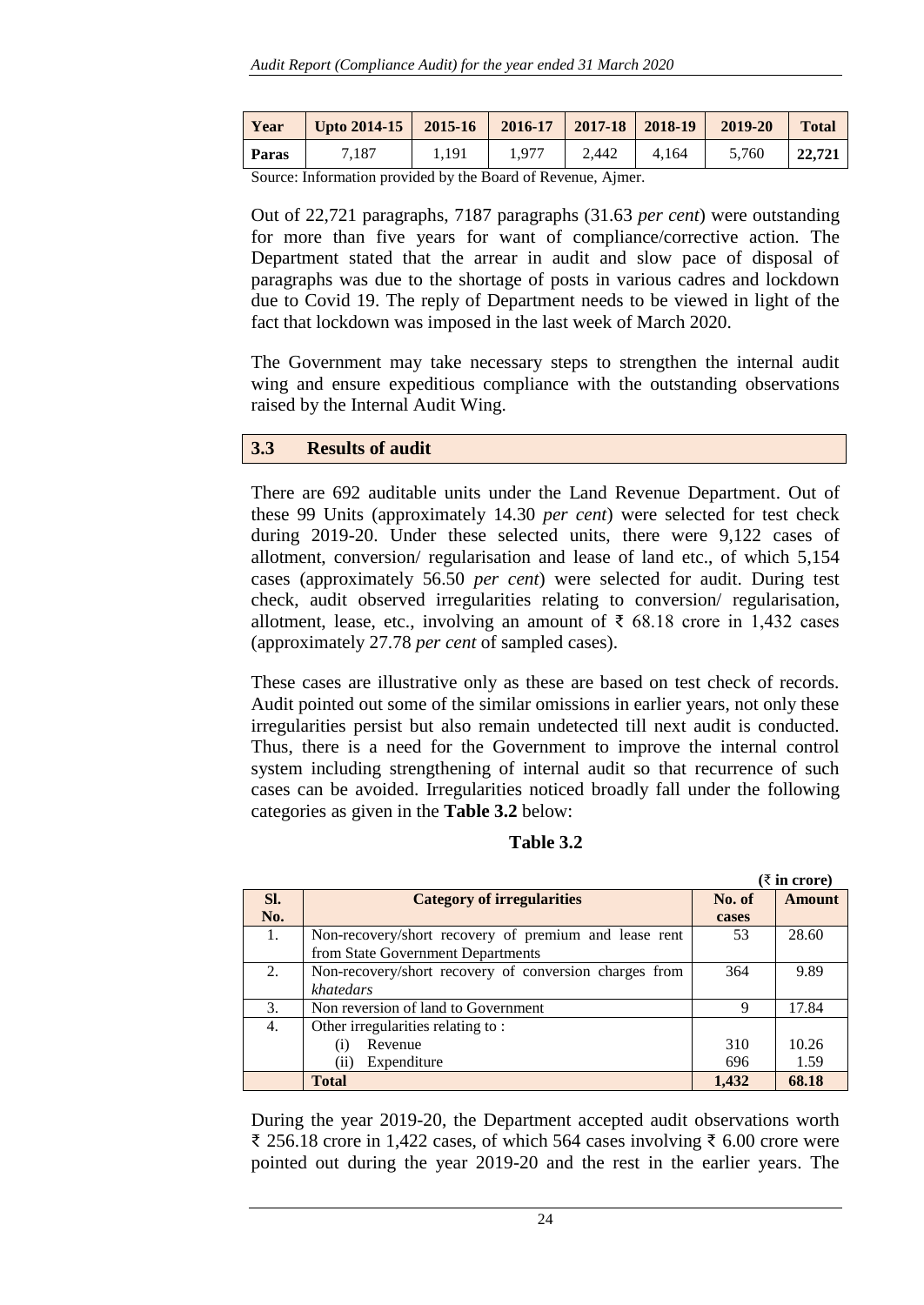Department recovered ₹ 6.75 crore in 585 cases during the year 2019-20, of which 22 cases involving  $\bar{\tau}$  0.02 crore related to the year 2019-20 and rest to the earlier years.

Few illustrative cases involving ₹ 3.33 crore in the audited units of the Department are discussed in the succeeding paragraphs. It is pertinent to mention that similar issues have been raised earlier and published in the CAG's Audit Report (Revenue Sector) of previous years wherein the Government accepted the observations and initiated action/recoveries. However, it is seen that the Department took action only in cases which were pointed out by audit and failure to strengthen the Internal Control system led to recurrence of same issues in subsequent years.

### **3.4 Non-reversion of land to Government**

Rule 7 of Rajasthan Industrial Area Allotment (RIAA) Rules, 1959 provides that industries shall be set up within a period of two year from the date of allotment of land, failing which the land shall revert to the State Government unless the period of two years is extended by the allotting authority on the request of the allottee. Clause 8 of the terms and conditions of allotment of the land also stipulated the same condition.

Test check (September 2019) of records of Office of the District Collector, Jhalawar revealed that State Government allotted 25 *bigha* of land at village *Kotada Jagir* (Jhalawar district) to a firm in July 2016 on District Level Committee (DLC) rate for establishment of a textile yarn industry under RIAA Rules, 1959. According to *mauka<sup>1</sup>* report (September 2019) of Patwari no such industry was set up on the allotted land as on 20 September 2019. It was further noticed that the firm did not apply for extension of time period for setting up of industry as of August 2020. Thus, the land was neither used for the intended purpose within the prescribed period of two years nor the firm had applied for extension of time period. However, the authority did not take action to revert the land to the State Government under the extant provisions. As a result, land valuing  $\bar{\tau}$  33.11 lakh<sup>2</sup> remained unutilized and the intended benefits could not be achieved.

On being pointed out, Office of the District Collector, Jhalawar replied that (September 2019) action of reversion of land would be taken. The matter was brought to notice of the Department and reported to the Government in September 2020; their replies are awaited (March 2021).

### **3.5 Non/Short recovery on conversion charges**

Section 90-A of Rajasthan Land Revenue (RLR) Act, 1956 permits use of agricultural land for non-agricultural purposes with written permission of the State Government and after making such payment as prescribed by the State Government. Further, if any such land is so used without the written permission of the State Government and without making the payments due,

1

<sup>1</sup> *Mauka* report: Site inspection report submitted by the competent authority.

<sup>2</sup> Value of 25 *bigha* land at the DLC rate of ₹ 1,32,426 per *bigha.*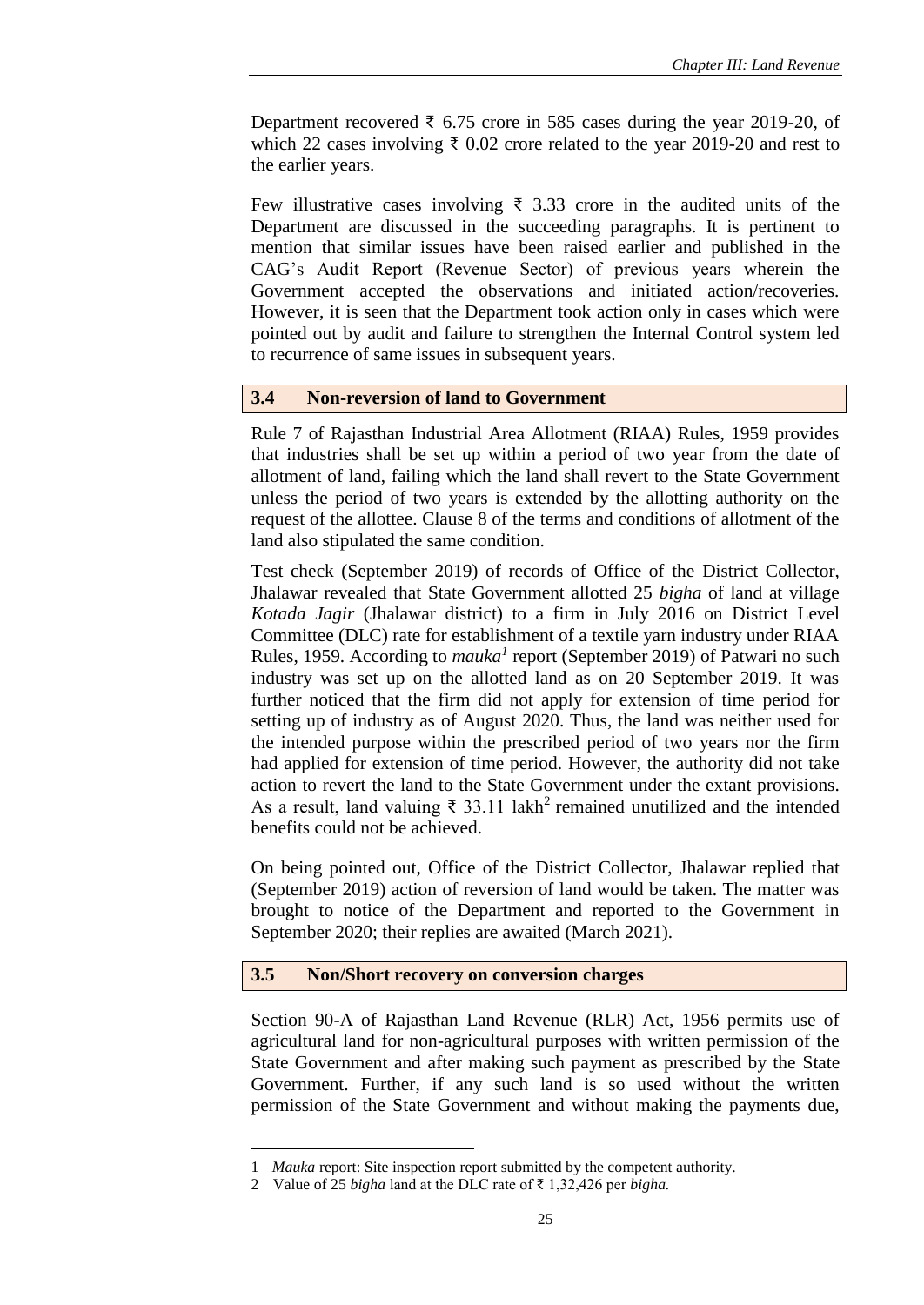such person shall be deemed to be a trespasser and shall be liable to be ejected from such land.

As per Rule 7 of Rajasthan Land Revenue (Conversion of agricultural land for non-agricultural purposes in rural area) Rules 2007, premium for conversion of agricultural land for non-agricultural purpose (commercial, institutional, residential colony, industrial purposes, etc.) shall be charged at the rates<sup>3</sup> prescribed by the Government from time to time. Further, under Rule 13 *ibid*, a person who had used agricultural land for non-agricultural purpose without permission can apply for regularization of the use by depositing four times of the conversion charges as prescribed in rule 7. Further, for setting up of residential colony rules 2(1)(q) and 9(2) *ibid* prescribe that 'Residential Colony/Project' means residential plots/flats/house being developed by developer to sell further to interested persons and the conversion charges at the rate applicable to residential colony/project shall be payable on the total area (to be utilised for both public facilities and residential purposes) of the residential colonies/projects.

# *(a) Non-Recovery of Conversion Charges*

1

*3.5.1* During audit of the Office of the District Collector (DC), Jaisalmer (July 2019), it was noticed that 2,19,829.88 square meter (sqm) of agricultural land was being unauthorisedly used for commercial purposes (for hotels and resorts) by 26 land owners without permission of the competent authority since 31 July 2009 to 12 March 2015. As per rates prescribed in rules 7 and 13 *ibid*, conversion charges of ₹ 87.93 lakh were to be recovered for regularization of these agricultural lands. The charges were four times the usual rate of ₹ 10 per sqm which was higher than 10 *per cent* of DLC rate in every case. In case such regularization was not done these persons should have been ejected from these lands. However, the DC, Jaisalmer neither initiated action for recovery of conversion charges nor for ejection of land owners even after lapse of four to ten years as of July 2019.

The Department replied (July 2020) that in two cases ₹ 5.99 lakh have been deposited by the land holders and action for conversion of land use is under process at the DC level and in the remaining 24 cases notices for recovery of amount have been issued to the land holders. Thus, land use from agricultural to commercial purposes in these 24 cases is yet to be changed and recovery of conversion charges of  $\bar{\tau}$  81.94 lakh is yet to be completed. Further progress and reply of the State Government is awaited (March 2021).

*3.5.2* During the test check (August to November 2019) of records of Office of the DCs, Baran and Jaisalmer it was noticed that five residential colonies were set up unauthorisedly on area measuring 99,471.56 sqm of agricultural

<sup>3</sup> **Commercial purpose**: ₹ 10 per sqm or 10 *per cent* amount of concerned DLC rate of agricultural land or 10 *per cent* amount of the purchase rate of that agricultural land as mentioned in registered sale deed, if any, whichever is higher.  **Institutional purpose**: ₹ 5 per sqm or 10 *per cent* amount of DLC rate of agricultural

land, or 10 *per cent* amount of the purchase rate of that agricultural land as mentioned in registered sale deed, if any, whichever is higher.

**Industrial Purpose**: ₹ 5 per sqm or 5 *per cent* amount of DLC rate of agricultural land or 5 *per cent* amount of the purchase rate of that agricultural land as mentioned in registered sale deed, if any, whichever is higher.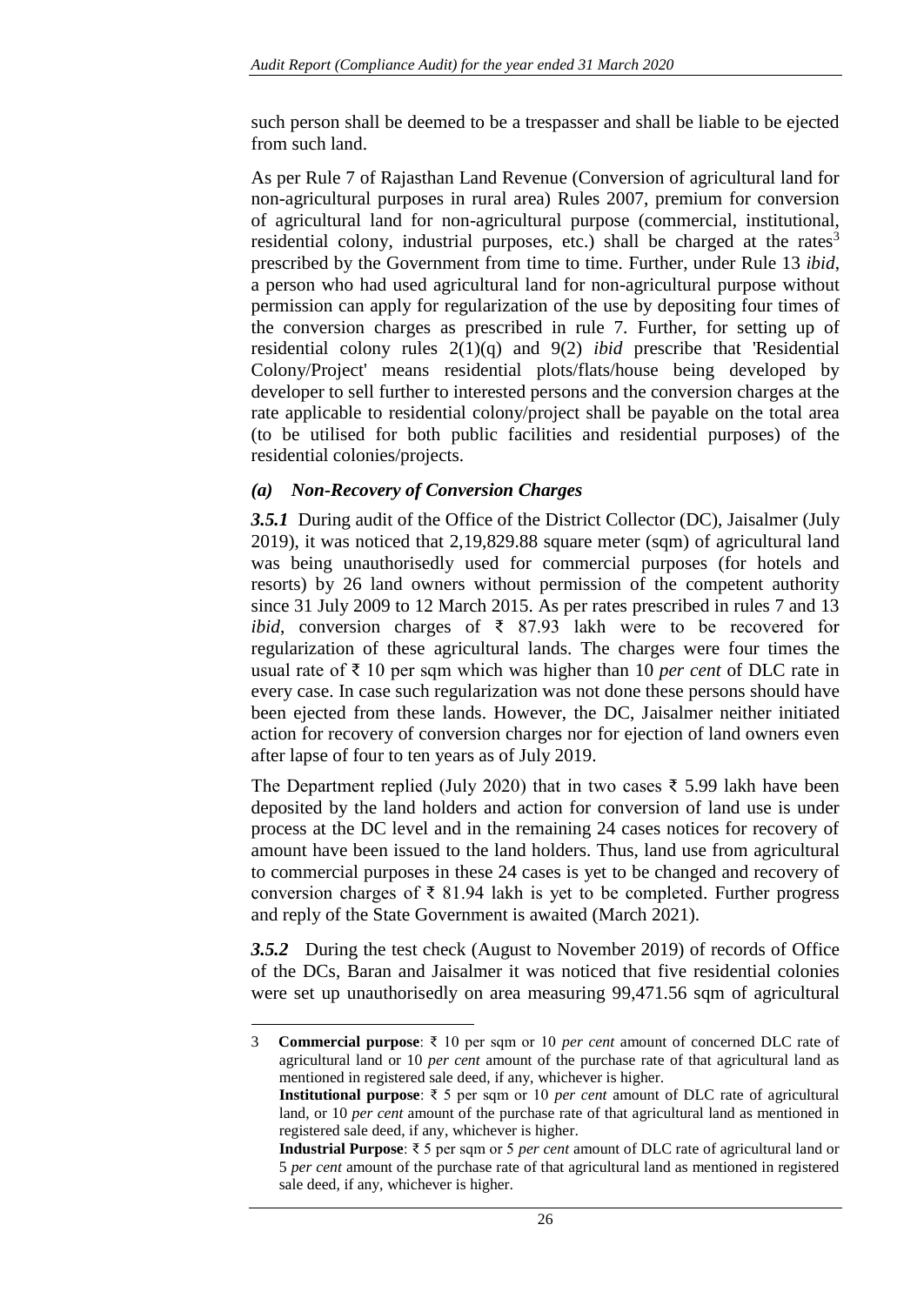lands in *Tehsil*, Fatehgarh (District-Jaisalmer) and Chipabarod (District-Baran) without conversion of land use by the competent authorities. The land owners sold the residential plots by dividing the agricultural land. Land use of the plots measuring 1,255.58 sqm was changed in *Jamabandi* by the plot holders as residential units in their individual capacity during September 2016 to January 2019. As per section 90-A of Act *ibid*, the land holders should have converted the land use to set up residential colonies before selling the residential plots. The Departmental authorities also did not initiate action to regulate unauthorized use of agricultural lands even after receiving proposals for conversion of land use for individual residential plots. This not only led to unauthorised use of agricultural land but also resulted in non-recovery of conversion charges of  $\bar{\tau}$  35.59 lakh for the remaining land area aggregating 98,215.98 sqm as per rules 7 and 13 *ibid*.

The State Government in respect of Fatehgarh Tehsil did not accept (December 2020) audit objection as no building and road was constructed and land under objection was lying vacant and hence, land was not being used for non-agriculture purposes. The reply is not tenable as in terms of provisions given in rules 2(1)(q) and 9(2) *ibid* the developer should have deposited conversion charges for the entire land when the decision to set up the colony was taken.

*3.5.3* During test check (June, August and November 2019) of conversion records of land and on the basis of information provided by Offices of the three District Collectors (Alwar, Baran and Hanumangarh), it was noticed that in 24 cases, *khatedari<sup>4</sup>* land measuring 1,97,567.70 sqm was being used for industrial, commercial and institutional purposes without conversion of land use. However, the Department did not take action for recovery of the prescribed conversion charges which resulted in non-recovery of ₹ 1.27 crore as per details given in **Table 3.3** below:

|                |                            |                                  |                        | $(\bar{\tau}$ in lakh)                                                              |                                                       |
|----------------|----------------------------|----------------------------------|------------------------|-------------------------------------------------------------------------------------|-------------------------------------------------------|
| Sl.<br>No.     | Name of<br><b>District</b> | <b>Nature of land use</b>        | No. of<br><b>Cases</b> | of<br>land<br><b>Area</b><br>used for<br>being<br>non-agriculture<br>purposes (Sqm) | Four times of<br>recoverable<br>conversion<br>charges |
| $\mathbf{1}$ . | Alwar                      | Industrial (brick)<br>kilns)     | 5                      | 42,800.00                                                                           | 37.78                                                 |
|                |                            | Institutional<br>(Schools)       | 01                     | 6,500.00                                                                            | 9.52                                                  |
| 2.             | Baran                      | Commercial<br>(Marriage Gardens) | 06                     | 24,078.70                                                                           | 43.18                                                 |
|                |                            | Institutional<br>(Schools)       | 01                     | 19,899.00                                                                           | 13.33                                                 |
| 3.             | Hanumangarh                | Industrial<br>(brick kilns)      | 11                     | 1,04,290.00                                                                         | 22.89                                                 |
|                | <b>Total</b>               |                                  |                        | 1,97,567.70                                                                         | 126.70                                                |

| Table 3.3 |  |
|-----------|--|
|-----------|--|

1

<sup>4</sup> A land holding by a *Khatedar* tenant (who has entered in the revenue records as a tenant) from land owner of the estate.